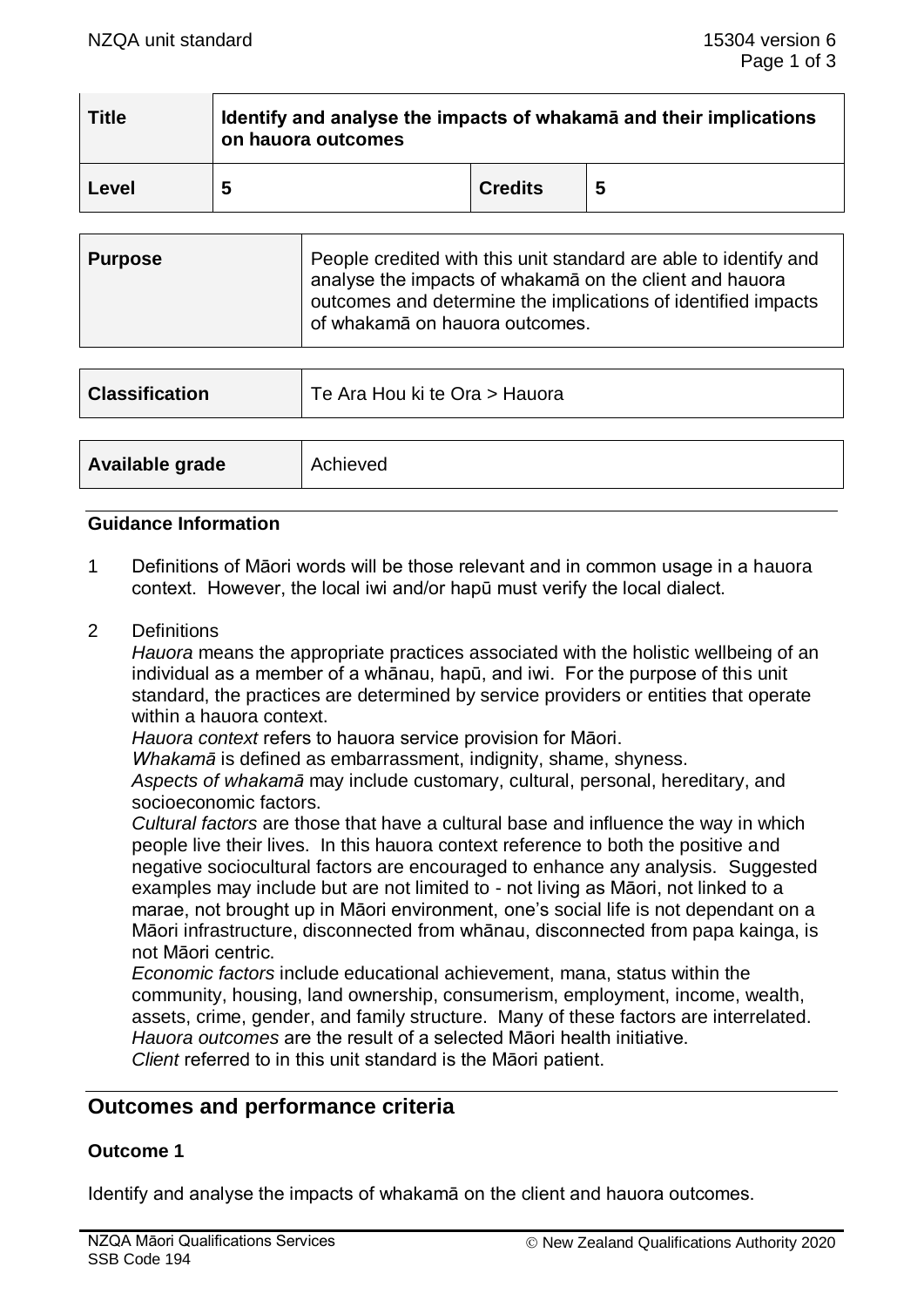## **Performance criteria**

1.1 Impacts of whakamā on hauora outcomes are identified.

Range impacts on the client may include but are not limited to  $-$  shame, self-abasement, feeling inferior, feeling inadequate, self-doubt, withdrawal, feeling misunderstood; evidence of three is required.

1.2 Situations of whakamā are identified and their impacts are analysed in a hauora context.

> Range situations may include but are not limited to – one to one consultation, group consultation, gender differences; evidence of three is required.

1.3 Impacts of whakamā in relation to cultural and economic factors are examined.

Range evidence of three cultural and economic factors is required.

### **Outcome 2**

Determine the impacts of whakamā on health outcomes.

#### **Performance criteria**

- 2.1 Impacts of whakamā are determined in terms of their effect on hauora outcomes.
	- Range evidence of three positive and three negative implications is required.

| <b>Planned review date</b> | December 2022<br>31 |
|----------------------------|---------------------|
|----------------------------|---------------------|

### **Status information and last date for assessment for superseded versions**

| <b>Process</b> | <b>Version</b> | <b>Date</b>       | <b>Last Date for Assessment</b> |
|----------------|----------------|-------------------|---------------------------------|
| Registration   |                | 23 October 1998   | 31 December 2012                |
| Review         | 2              | 18 December 2002  | 31 December 2012                |
| Review         | 3              | 20 August 2010    | 31 December 2017                |
| Review         | 4              | 10 December 2015  | N/A                             |
| Revision       | 5              | 28 September 2017 | N/A                             |
| Rollover       | 6              | 23 April 2020     | N/A                             |

### **Consent and Moderation Requirements (CMR) reference**  0165

This CMR can be accessed at [http://www.nzqa.govt.nz/framework/search/index.do.](http://www.nzqa.govt.nz/framework/search/index.do)